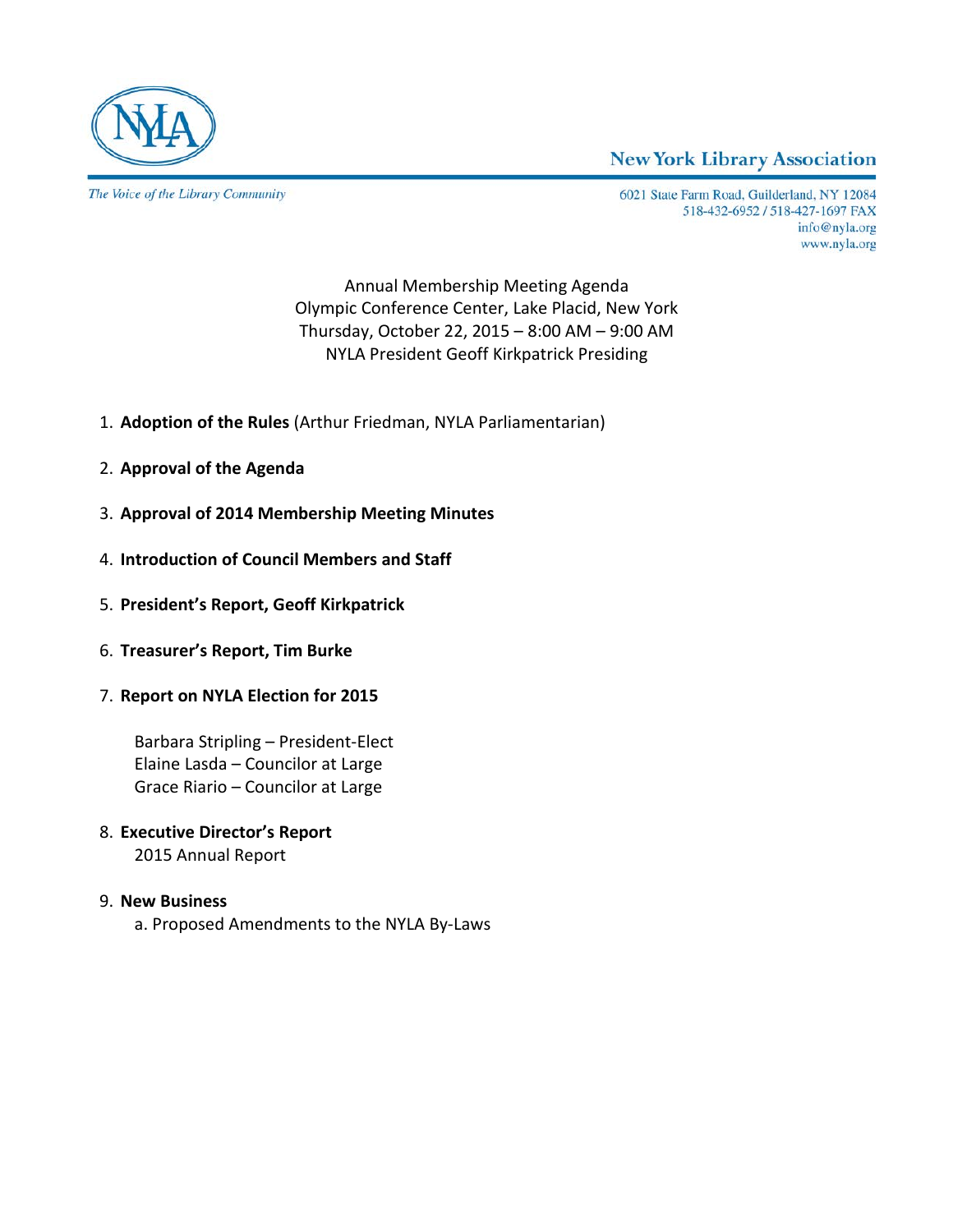#### **New York Library Association**



The Voice of the Library Community

6021 State Farm Road, Guilderland, NY 12084 518-432-6952 / 518-427-1697 FAX info@nyla.org www.nyla.org

New York Library Association Annual Membership Meeting Agenda Saratoga Hilton, Saratoga Springs, New York November 6, 2014 – 8:00 AM – 9:00 AM

The meeting was called to order at 8:08 a.m. by President Sara Kelly Johns.

President Sara Kelly Johns presided.

Jeremy Johannesen, Executive Director, served as secretary of the meeting. Art Friedman served as Parliamentarian.

A quorum was established and the following was adopted:

- 1. **Adoption of the Rules**: Parliamentarian Art Friedman reviewed the Rules of Order
- 2. **Approval of the Agenda**: approved on motion by Matt Bollerman and seconded by Sara Kelly Johns.
- 3. **Approval of 2013 membership meeting minutes**: approved on a motion by Matt Bollerman and seconded by Rocco Staino.
- 4. **Introduction of Council Members and Staff**

#### **5. President's Report**

Sara Kelly Johns remarked on the major activities of her tenure, including June 2014 School Librarian Summit and the very successful February 25 Library Advocacy Day. Also noted was Sara's participation in the NYC School Librarians Conference, and the Empire State Writers Hall of Fame Induction Gala. NYLA's adoption of the Resolution on Sustainable Libraries was cited.

#### 6. **Treasurer's Report**

Tim Burke provided overview of 2013-14 Financial Statements, thanking Galina Tsvaygenbaum for her work. The fiscal year included the continued implementation of the Digital Literacy Grant. NYLA ended the fiscal year with a net gain of just under \$53K. The independent auditor's report was delivered, and recounted no operational deficiencies.

#### 7. **Report on NYLA Election for 2013-14**:

Sara Kelly Johns reported on results of election of President-Elect Debby Emerson, Sue Kowalski and Rebecca Lubin as Councilors-at-Large, as well as Claudia Depkin as Treasurer-Elect.

8. **Executive Director's Report**

2013-14 Annual Report

#### **9. New Business**

a.Proposed Creation of the Friends of Libraries (FLS) Section

The creation of the Friends of Libraries (FLS) Section, and the dissolution of the Empire Friends Roundtable (EFR) was approved on a motion by Rebekkah Smith Aldrich and seconded by Lisa Wemett.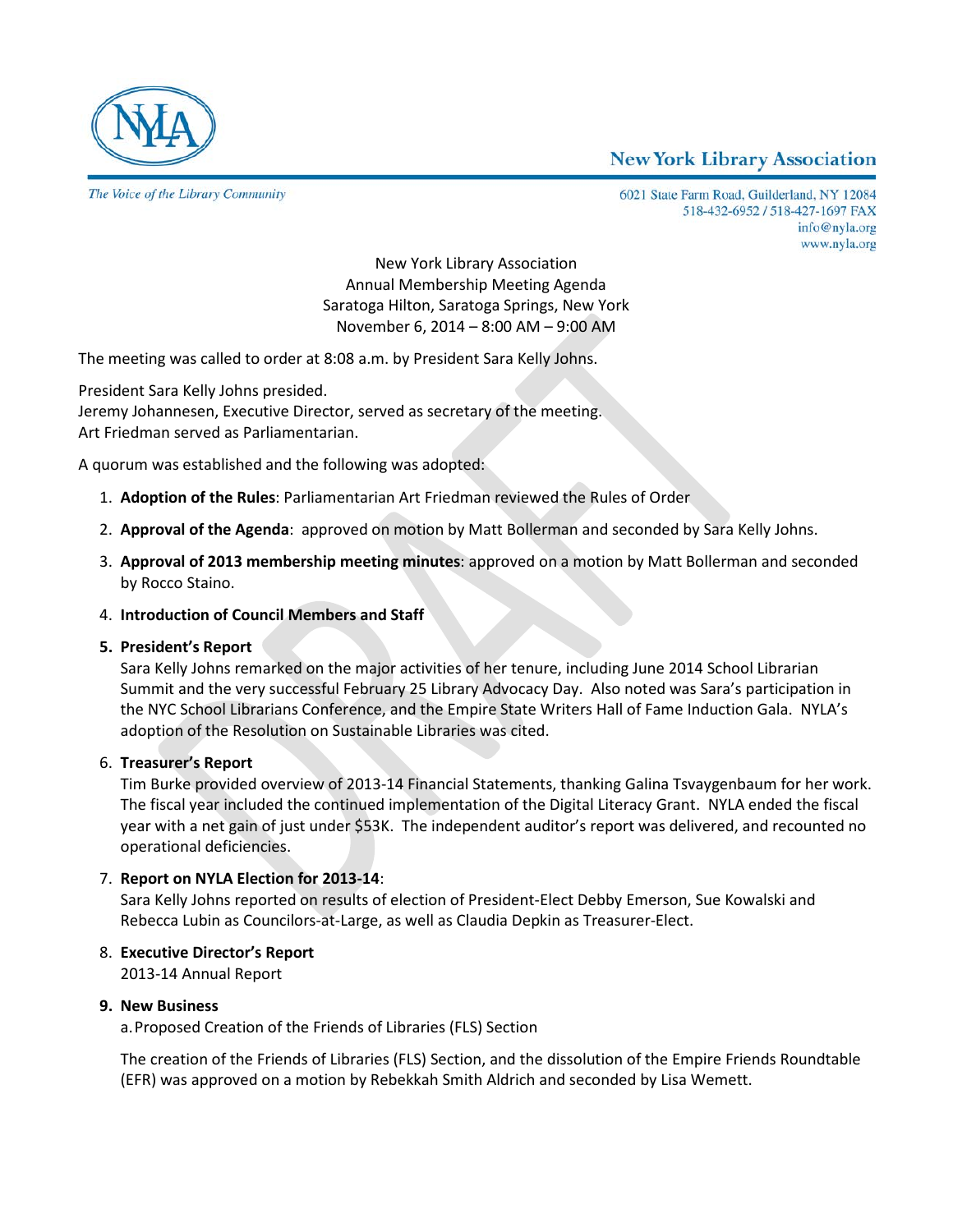b. Adoption of the 2014-17 NYLA Strategic Vision

The draft Strategic Vision was presented for consideration.

Article II of the NYLA By-Laws was revised to state the organization's mission statement as "NYLA leads, educates, and advocates for the advancement of the New York library community." on a motion made by Geoff Kirkpatrick and seconded by Chrissie Morrison. Julia Shult cast the sole vote in opposition.

#### **10. Good of the Order**

Arthur Friedman pointed out the revitalization of the Intellectual Freedom Roundtable, and provided an open call for participants; especially for those willing to serve as officers.

The meeting was adjourned at 8:57 a.m. upon a motion by Matt Bollerman and seconded by Marissa Richardson.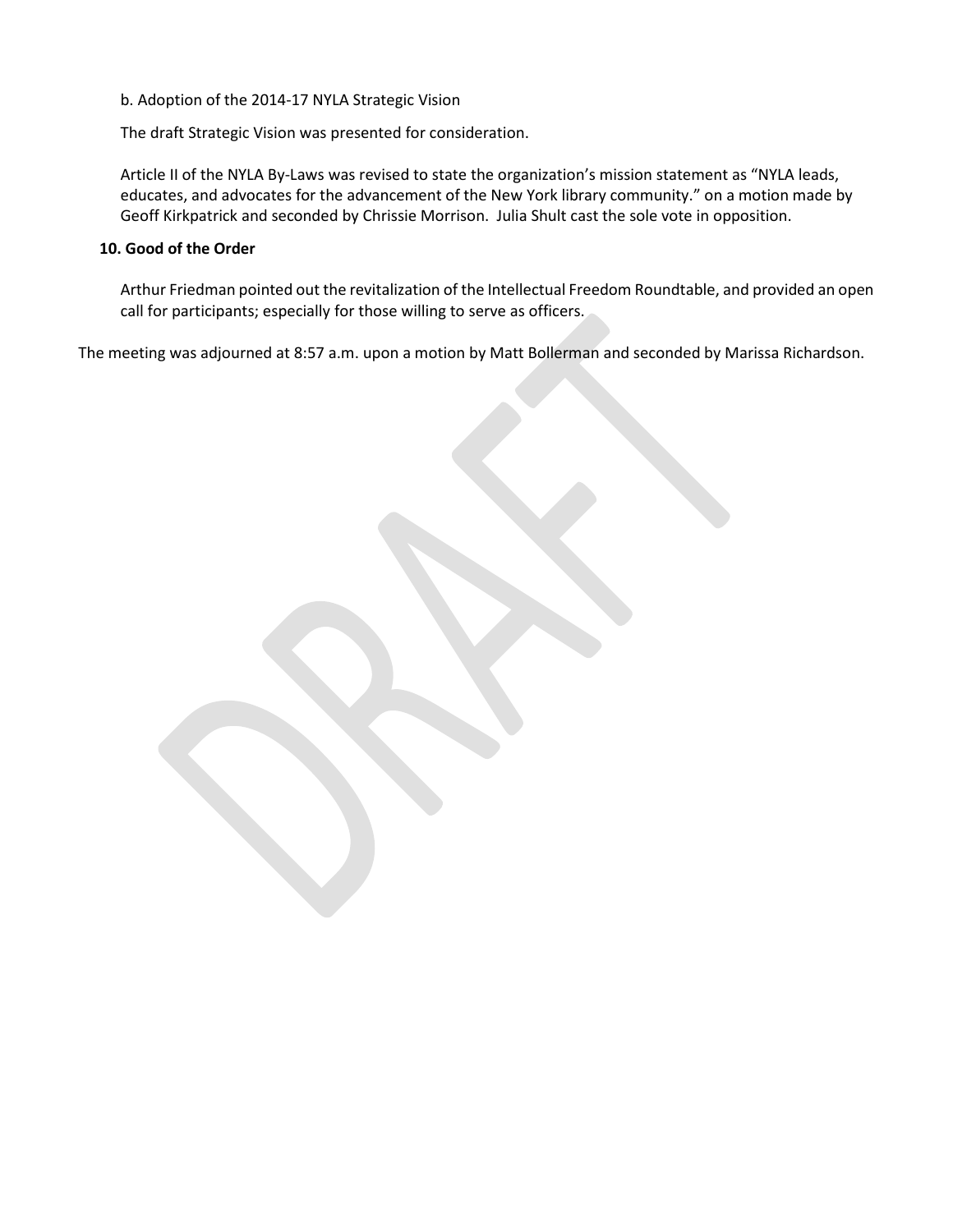#### New York Library Association FINANCIAL STATEMENT For Fiscal Year 2014-2015

|                                              | <b>BUDGET</b> | <b>ACTUAL</b> | % of BUDGET |
|----------------------------------------------|---------------|---------------|-------------|
| <b>REVENUE-Unrestricted/Undesignated</b>     |               |               |             |
| NYLA Membership                              | \$180,000     | \$175,601     | 97.56       |
| Conference Revenue                           | \$264,300     | \$294,792     | 111.54      |
| Continuing Education Income                  | \$30,000      | \$27,478      | 91.59       |
| Advertising (Bulletin/Email/Web)             | \$8,600       | \$2,731       | 31.76       |
| Interest and Dividend Inc.                   | \$30,000      | \$56,285      | 187.62      |
| <b>Advocacy Support</b>                      | \$60,000      | \$70,338      | 117.23      |
| <b>NYLA</b> Promotional Items                | \$5,000       | \$3,455       | 69.10       |
| Miscellaneous/Rent                           | \$10,000      | \$36,805      | 368.05      |
| Marketing (Vendor Partners)                  | \$16,500      | \$11,392      | 69.04       |
| Digital Literacy Grant                       | \$146,000     | \$160,678     | 110.05      |
| <b>Total Revenue Unrestrict/Undesignated</b> | \$750,400     | \$839,555     | 111.88      |
| <b>REVENUE-Unrestricted/Designated</b>       |               |               |             |
| IT / Building / Fund for the Future          |               |               |             |
| <b>Total Unrestrict/Designated</b>           | \$5,500       | \$1,985       | 36.09       |
| <b>REVENUE-Restricted Temporarily</b>        |               |               |             |
| <b>NYLA Funds</b>                            |               |               |             |
| <b>Total Revenue Restricted Temporarily</b>  | \$19,400      | \$21,983      | 113.31      |
| <b>TOTAL</b><br><b>REVENUE</b>               | \$775,300     | \$863,523     | 111.38      |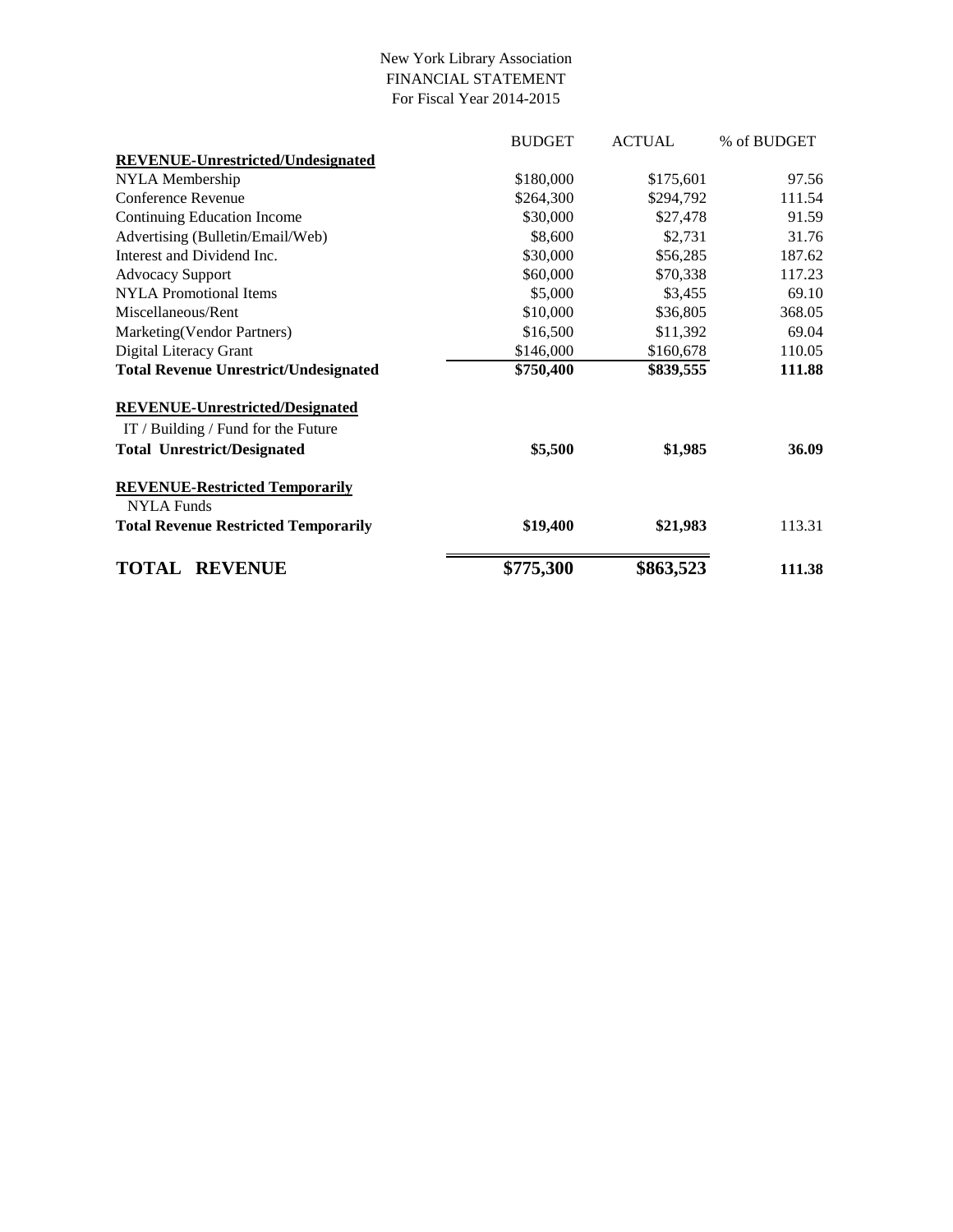#### New York Library Association FINANCIAL STATEMENT For Fiscal Year 2014-2015

|                                                   | <b>BUDGET</b> | <b>ACTUAL</b> | <b>BUDGET %</b> |
|---------------------------------------------------|---------------|---------------|-----------------|
| <b>EXPENSES-Unrestricted/Undesignated</b>         |               |               |                 |
| <b>GENERAL OPERATIONS</b>                         |               |               |                 |
| <b>Personnel Expenses</b>                         | \$381,525     | \$371,570     | 97.39           |
| Professional Fees                                 | \$16,000      | \$9,562       | 59.76           |
| <b>Office Operations</b>                          | \$131,050     | \$158,276     | 120.78          |
| <b>Publications/Promotions</b>                    | \$12,000      | \$8,989       | 74.91           |
| Council/Executive Board/President                 | \$12,000      | \$11,032      | 91.93           |
| American Library Assocation                       | \$7,050       | \$6,131       | 86.96           |
| <b>SUBTOTAL</b>                                   | \$559,625     | \$565,560     |                 |
| PROFESSIONAL DEVELOPMENT                          |               |               |                 |
| <b>Annual Conference</b>                          | \$123,500     | \$142,592     | 115.46          |
| <b>Continuing Education Workshops</b>             | \$15,000      | \$18,911      | 126.07          |
| <b>SUBTOTAL</b>                                   | \$138,500     | \$161,503     | 116.61          |
| SPECIAL INITIATIVES                               |               |               |                 |
| <b>Special Projects</b>                           | \$55,000      | \$47,492      | 86.35           |
| Digital Literacy Grant                            | \$27,850      | \$10,884      | 39.08           |
| <b>SUBTOTAL</b>                                   | \$82,850      | \$58,376      | 70.46           |
| <b>ADVOCACY</b>                                   | \$25,000      | \$16,104      | 64.42           |
| <b>Total Expenses Unrestricted / Undesignated</b> | \$805,975     | \$801,543     | 99.45           |
| <b>EXPENSES-Unrestricted/Designated</b>           |               |               |                 |
| IT / Building / Fund for the Future               |               |               |                 |
| <b>Total Expenses Unrestricted / Designated</b>   | \$9,000       | \$0           | 0.00            |
| <b>EXPENSES-Restricted Temporarily</b>            |               |               |                 |
| <b>NYLA Funds</b>                                 |               |               |                 |
| <b>Total Expenses Restricted Temporarily</b>      | \$17,200      | \$12,754      | 74.15           |
|                                                   |               |               |                 |
| <b>TOTAL EXPENSES</b>                             | \$832,175     | \$814,297     | 97.85           |
| <b>TOTAL REVENUE</b>                              |               | \$863,523     |                 |
| <b>TOTAL EXPENSE</b>                              |               | \$814,297     |                 |
| <b>NET PROCEEDS</b>                               |               | \$49,226      |                 |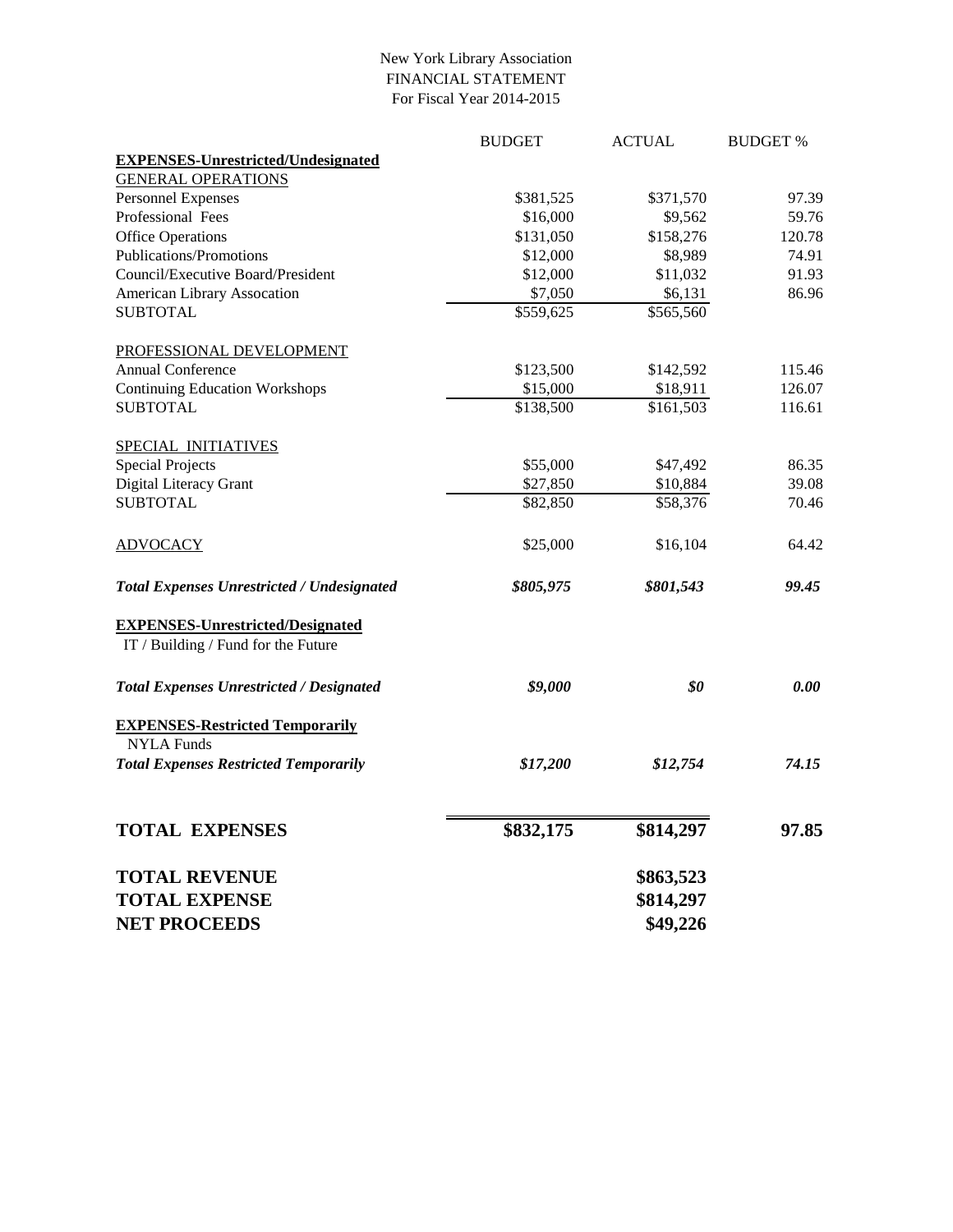



The Voice of the Library Community

6021 State Farm Road, Guilderland, NY 12084 518-432-6952 / 518-427-1697 FAX info@nyla.org www.nyla.org

#### **2015 Annual Report**

#### **Legislative**

- The enacted NYS budget included \$5M in additional Library Aid (\$91.6M), \$1.3 million in funding to those libraries impacted by the MTA Payroll tax (in lieu of exempting those libraries from the payroll tax), and the Library Construction Aid program was maintained at \$14 million.
- 460 public libraries were included in NYS Senate Bullet Aid for a total of \$3.7M million. (Up \$1.7M)
- Obtained passage and signing into law of NYLA Legislative Priority bill: MTA Tax Exemption for Public Libraries & Public Library Systems (S.214 Martins/A.218 Abinanti) This permanent exemption applies to all public libraries and public library systems within the MTA taxing district. Signed into law by Governor Cuomo Chapter 59 of 2015.
- Another successful Library Advocacy Day; with over 800 attendees, a rally in the Legislative Office Building, and meetings with over 45% of the members of the NYS Legislature.

#### **Membership**

- Ended 2014-15 Fiscal Year with 3,705 (down 3%) (Currently 3,836)
- Established new Section; Friends of Libraries Section (FLS)
- Established new roundtable for those interested in the maker movement and STEAM education; the Making and Steam Roundtable (MSRT)
- Established new roundtable for those interested in pop culture; the Pop Culture Roundtable (PCRT)
- Established NYLA Student Chapters are Syracuse University and University at Albany

#### **Professional Development**

- Held successful conference in Saratoga Springs, November 5-8, 2014 (1295 attending exceeded budgeted income)
- Offered 6 webinars on assorted topics serving over 75 participants.
- Continued the successful Leadership and Management Academy and Library Assistants Training Program.

#### **Operations**

- Hired Dana Willbanks for the redefined Communications and Marketing position, with an expanded priority on social media.
- NYLA Library Tour Visited 65 libraries, covering 1600 miles during an 11 day barnstorming tour.
- Completed a NYSERDA energy audit of the NYLA headquarters.

#### **Center for the Book / Digital Literacy**

- Successfully held Annual NYS Writers Hall of Fame Induction Ceremony, administered the *Letters About Literature* writing contest, and dedicated three new literary landmarks.
- Completed the implementation of the Digital Literacy Project that delivered 50 workshops; reaching over 1000 participants from 58 counties and 393 libraries; training public librarians on state approved Digital Literacy Standards.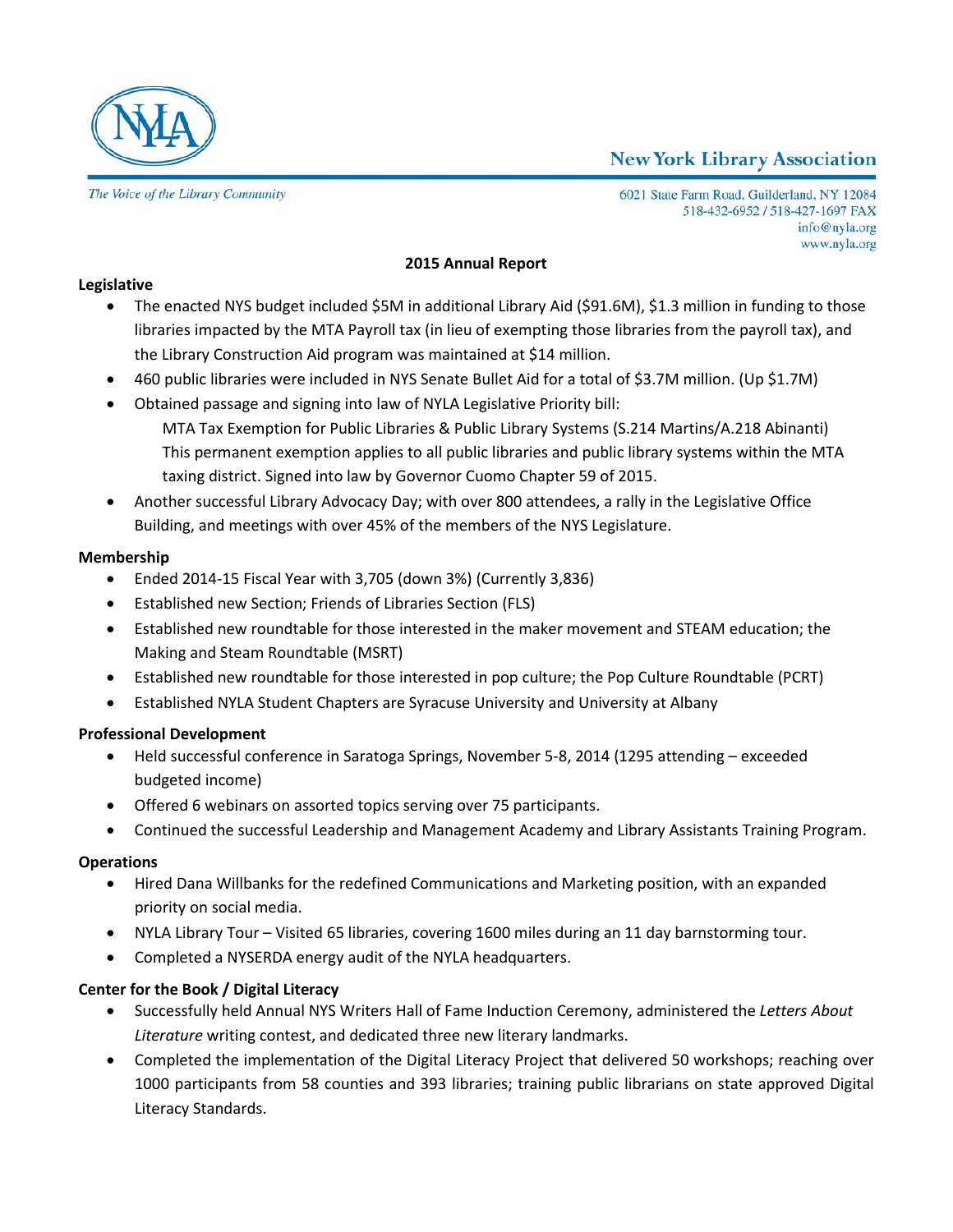# New York Library Association Membership Statistics \*<br>2014 - 2015 **New York Library Association Membership Statistics \* 2014 - 2015**

|                                           | ۱n<br>۱        | <b>Gny</b>      | <b>Sep</b>    | Oct             | Nov                     | Dec   | Jan       |                | Mar            |                 |                | June            |
|-------------------------------------------|----------------|-----------------|---------------|-----------------|-------------------------|-------|-----------|----------------|----------------|-----------------|----------------|-----------------|
|                                           | 2014           | 2014            | 2014          | 2014            | 2014                    | 2014  | 2015      | Feb<br>2015    | 2015           | Apr<br>2015     | May<br>2015    | 2015            |
| <b>Associate</b>                          | 365            | 398             | 869           | 809             | 664                     | 707   | 735       | 208            | 804            | 830             | 978            | 118             |
| Regular                                   | 1,147          | $^{1,142}$      | 1,144         | 1,109           | 1,007                   | 1,038 | 1,030     | 1,037          | 1,060          | 1,059           | 1,069          | 1,035           |
| First Time                                | 272            | 282             | 787           | 285             | 272                     | 122   | 692       | 623            | 283            | 386             | 276            | 272             |
| <b>Institutional</b>                      | 386            | 351             | 380           | 360             | 360                     | သွ    | 336       | ಡ              | $\approx$      | 8               | $\frac{8}{2}$  | $\mathcal{S}$   |
| <b>Frustee</b>                            | Ğ              | 8               | 89            | 8               | S                       |       | 97        | $\overline{1}$ | $\overline{2}$ | ထွ              | 84             | $\mathcal{S}$   |
| Friend                                    | ယ္တ            | $\overline{41}$ | 44            | $\overline{41}$ | 89                      | 37    | 86        | 37             | $\frac{2}{7}$  | 37              | 88             | 37              |
| Organizational Library/Library System     |                |                 |               |                 |                         |       |           | 208            | 274            | 276             | 272            | 270             |
| Retired                                   | $\frac{2}{9}$  | $\frac{2}{9}$   | $\frac{2}{8}$ | 61Z             | 217                     | 213   | 509       | 213            | 212            | $\frac{213}{2}$ | $\frac{21}{1}$ | 208             |
| Student                                   | 52             | $\vec{3}$       | 148           | ಪ               | ಪ                       | 146   | 46        | 145            | $3+1$          | 142             | 145            | $\frac{139}{2}$ |
| ALA-Joint Student                         | 33             | 325             | 336           | $\frac{8}{9}$   | 326                     | 401   | 354       | 357            | 335            | 324             | 327            | 320             |
| Support Staff                             | $\frac{4}{48}$ | <u>ตุ</u>       | gi            | $\frac{42}{5}$  | $\overline{\tilde{38}}$ | 136   | $\approx$ | 127            | 124            | $\vec{30}$      | 125            | $\frac{1}{8}$   |
| <b>Friend Trustee</b>                     | 47             | 47              | $\ddot{d}$    | 44              | 47                      | 46    | 46        | 46             | 46             | 48              | ςg             | 9<br>N          |
| Library Trustee                           | $\frac{1}{8}$  | 699             | 623           | 272             | 471                     | 437   | 391       | 353            | 368            | 327             | 319            | 285             |
| Total                                     | 3,873          | 3829            | 4,057         | 3,935           | 3.773                   | 3,842 | 3,760     | 3,819          | 3,844          | 3,835           | 3824           | 3.705           |
|                                           |                |                 |               |                 |                         |       |           |                |                |                 |                |                 |
| Sectional Membership - Basic & Additional |                |                 |               |                 |                         |       |           |                |                |                 |                |                 |

**ASLS FLS LAMS PLS**

**RASS SMART SSL YSS**

 $\frac{406}{418}$ 

1,199

303

641<br>554

624<br>582

 $\frac{63}{616}$ 

828<br>606

 $\frac{25}{10}$ 

320

333<br>275

1,286

1,346

 $\frac{1,306}{2274}$ 

 $\frac{425}{51}$ 

 $\frac{475}{59}$ 

 $\frac{6}{69}$ 

 $\frac{466}{36} \frac{1136}{136} \frac{11}{136}$ 

*449* 135 *453 1,268 325 265 604*

*445* 129 *460 1,256 314 259 596*

442 122 476 1,263 347 269 661

1,373<br>1,349 264<br>1,349 265

619

659

 $\left. \begin{array}{l} | \\ 4 \\ 2 \\ 3 \end{array} \right| \left. \begin{array}{l} | \\ 2 \\ 3 \\ 4 \end{array} \right| \left. \begin{array}{l} | \\ 3 \\ 4 \end{array} \right| \left. \begin{array}{l} | \\ 2 \\ 3 \end{array} \right| \left. \begin{array}{l} | \\ 3 \\ 2 \end{array} \right| \left. \begin{array}{l} | \\ 3 \\ 2 \end{array} \right| \left. \begin{array}{l} | \\ 2 \\ 3 \end{array} \right| \left. \begin{array}{l} | \\ 3 \\ 2 \end{array} \right| \left. \begin{array}{l} | \\ 2$ 

447 122 447<br>122 467 1246<br>122 124

44 132 4<br>4 3 4 4 5 5 7 7 8 7<br>4 3 6 5 6 7 7 8 7

412<br>474<br>474

| J<br>$\ddot{\phantom{a}}$<br>l                          |
|---------------------------------------------------------|
| .<br>.<br>.<br>֧֧֚֚֝֝<br>֧֚֚֚֚֚֚֝֝֝<br>֧֚֚֚֚֝֝ <u>֚</u> |
| I<br><br>I<br>ة<br>إ                                    |
| .<br>.<br>.<br>.                                        |
|                                                         |

| <b>Roundtable Membership</b><br><b>GIRT</b><br><b>HLM</b><br><b>ESRT</b><br>뮤니크<br><b>BIRT</b><br>CORT<br>Total | 3,823<br>ပ္တ<br>$\tilde{z}$<br>$\overline{\mathrm{8}}$<br>88<br>සි<br>8 | 4,001<br>ပ္တ<br>82<br>$\overline{6}$<br>82<br>47<br>25 | 4213<br>ပ္တ<br>34<br>89<br>82<br>48<br>29 | 4,147<br>ပ္တ<br>29<br>82<br>89<br>47<br>28 | 4,177<br>ಜ<br>8<br>ෆී<br>25<br>n/a<br>SS | 4,111<br>ಜ<br>92<br>89<br>99<br>SS<br>ma | 4, 0<br>82<br>92<br>49<br>S3<br>Z2<br>$\overline{90}$<br>n/a | 4,145<br>28<br>28<br>9g<br>54<br>ηà<br>Ω | 4,222<br>59<br>28<br>49<br>ς<br>n/a<br>S3 | 4,223<br>9g<br>n/a<br>9g | 92                   | 4,204<br>59<br>59<br>ე<br>თ<br>na<br>48<br>22 |
|-----------------------------------------------------------------------------------------------------------------|-------------------------------------------------------------------------|--------------------------------------------------------|-------------------------------------------|--------------------------------------------|------------------------------------------|------------------------------------------|--------------------------------------------------------------|------------------------------------------|-------------------------------------------|--------------------------|----------------------|-----------------------------------------------|
|                                                                                                                 |                                                                         |                                                        |                                           |                                            |                                          |                                          |                                                              |                                          |                                           |                          | 59<br>28             |                                               |
| <b>IFRT</b>                                                                                                     | $\frac{1}{5}$                                                           | $\frac{1}{9}$                                          | 72                                        | $\frac{1}{2}$                              | $\frac{4}{5}$                            | 141                                      | $\overline{128}$                                             | 128                                      |                                           | $\overline{28}$          | 128                  | $\overline{50}$                               |
| <b>MSRT</b>                                                                                                     | n/a                                                                     | n/a                                                    | n/a                                       | n/a                                        | n/a                                      | n/a                                      | n/a                                                          | n/a                                      |                                           | $\circ$                  | <b>SO</b>            | $\overline{2}$                                |
| <b>PCRT</b>                                                                                                     | n/a                                                                     | n/a                                                    | n/a                                       | n/a                                        | $\circ$                                  | $\circ$                                  | 12                                                           | $\vec{0}$                                |                                           | 24                       | 26                   | 26                                            |
| <b>PLRT</b>                                                                                                     | $\mathsf{N}$                                                            | $\overline{\phantom{0}}$                               | $\vec{c}$                                 | ದ                                          | $\vec{=}$                                | $\frac{8}{16}$                           | $\frac{8}{2}$                                                | $\vec{6}$                                |                                           | 20                       | $\overline{z}$       | 22                                            |
| <b>RLRT</b>                                                                                                     | $\approx$                                                               | $\overline{z}$                                         | 7                                         | 69                                         | 8                                        | සි                                       | $\overline{67}$                                              | $\sim$                                   |                                           | $\overline{z}$           | $\alpha$             | 88                                            |
| <b>RLSP</b>                                                                                                     | S9                                                                      | 72                                                     | ین                                        | 28                                         | 28                                       | 22                                       | 92                                                           | 28                                       |                                           | δg                       | 29                   | δg                                            |
| RRT                                                                                                             | ပ္တ                                                                     | ပ္တ                                                    | ပ္ပ                                       | ပ္တ                                        | ပ္ပ                                      | 34                                       | జ                                                            | 39                                       |                                           | $\overline{41}$          | 40                   | $\ddot{4}$                                    |
| <b>SRRT</b>                                                                                                     | 8                                                                       | జ                                                      | జ                                         | 34                                         | జ                                        | 34                                       | 31                                                           | $\tilde{\mathbf{z}}$                     |                                           | 34                       | $\tilde{\mathbf{z}}$ | ပ္ပ                                           |
| Total                                                                                                           | 572                                                                     | 272                                                    | 297                                       | 575                                        | 531                                      | 029                                      | 501                                                          | 525                                      |                                           | 547                      | 553                  | 551                                           |
|                                                                                                                 |                                                                         |                                                        |                                           |                                            |                                          |                                          |                                                              |                                          |                                           |                          |                      |                                               |